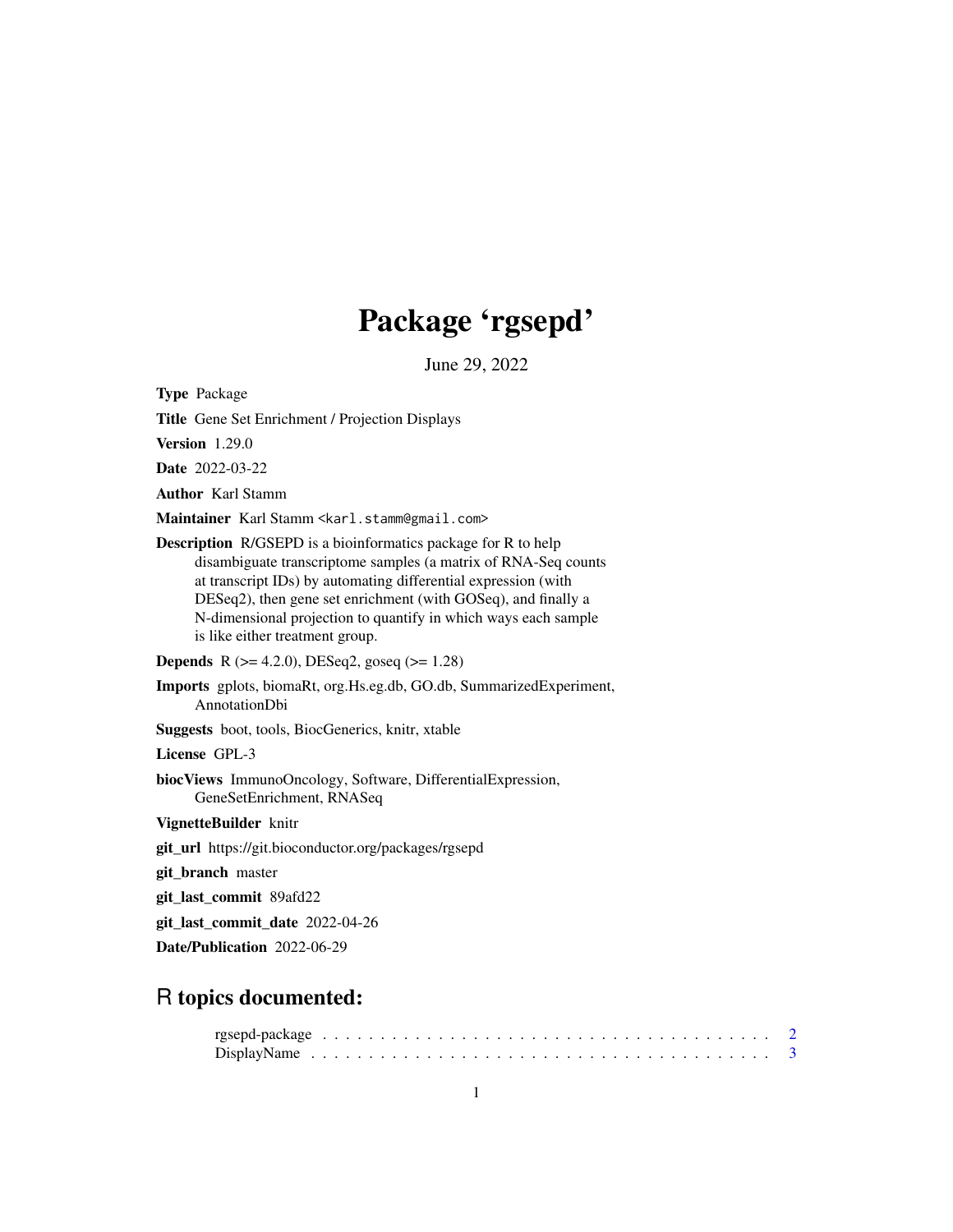# <span id="page-1-0"></span>2 rgsepd-package

rgsepd-package *R/Gene Set Enrichment and Projection Displays*

#### Description

R/GSEPD is a Bioinformatics package for the R programming environment that helps you disambiguate transcriptome samples (Human RNA-Seq at RefSeq IDs) by automating differential expression (DESeq), then gene set enrichment (GOSeq hg19), and finally a N-dimensional projection to quantify in which ways each sample is like either treatment group. Many exploratory tables and plots are generated for you to browse the behavior of your samples in various gene-sets (defined by GO). Sets which significantly segregate your sample conditions by bootstrapped k-means are further explored.

See the Vignette for usage examples, and minimal examples within each function's reference.

# Details

| Package: | rgsepd     |
|----------|------------|
| Type:    | Package    |
| Version: | 1.15       |
| Date:    | 2019-01-05 |
| License: | GPL-3      |

#### Author(s)

Karl D. Stamm PhD <karl.stamm@gmail.com>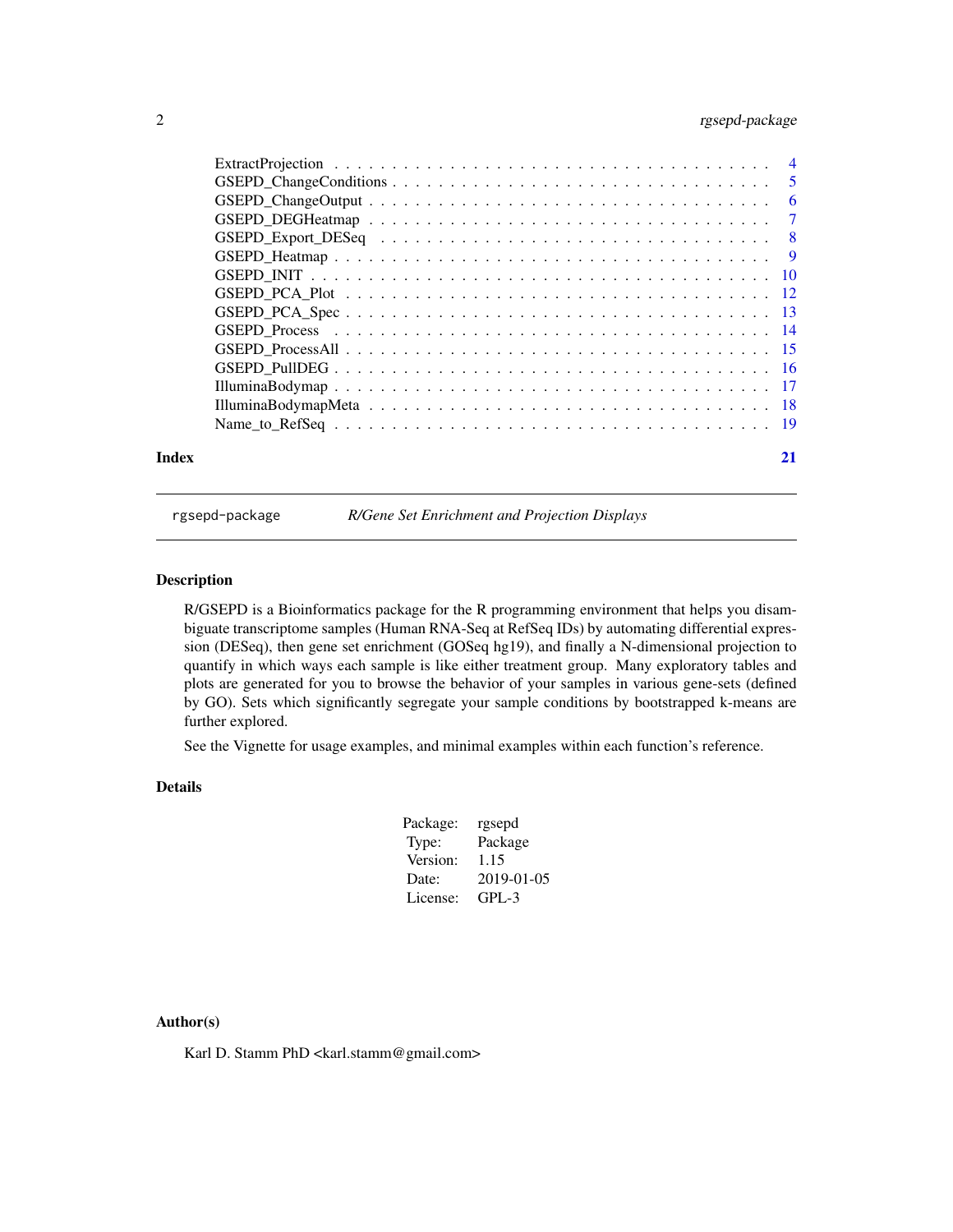## <span id="page-2-0"></span>DisplayName 3

#### References

Initially a wrapper for DESeq2 and GOSeq, late-stage processing continues with a unique geneset based sample clustering.

### See Also

Example data is public human RNA-Seq from Illumina Human Bodymap2 project, aligned to GRCh37 by Ensembl and downloaded from ftp://ftp.ensembl.org/pub/release-70/bam/homo\_sapiens/genebuild/ then read counts are collected by coverageBed using RefSeq.GTF. We downloaded Adipose,Blood,Heart and Skeletal Muscle, and downsampled each to one third to create artificial replicates.

See the Vignette for usage walkthrough and results summaries.

# Examples

```
data("IlluminaBodymap")
 data("IlluminaBodymapMeta")
 set.seed(1000) #fixed randomness
 isoform_ids <- Name_to_RefSeq(c("HIF1A","EGFR","MYH7","CD33","BRCA2"))
 rows_of_interest <- unique( c( isoform_ids ,
                                sample(rownames(IlluminaBodymap),
                                        size=2000,replace=FALSE)))
 G <- GSEPD_INIT(Output_Folder="OUT",
               finalCounts=round(IlluminaBodymap[rows_of_interest , ]),
               sampleMeta=IlluminaBodymapMeta,
               COLORS=c("green","black","red"))
 G <- GSEPD_ChangeConditions( G, c("A","B"))
# G <- GSEPD_Process( G ) #would run DESeq2 and GOSeq and GSEPD comparing conditions A and B
```
DisplayName *DisplayName*

#### Description

Convert a transcript id number to the corresponding gene name, where available.

#### Usage

```
DisplayName(txid)
```
# Arguments

txid The transcript id number, or a vector thereof.

#### Value

The gene's human-readable name.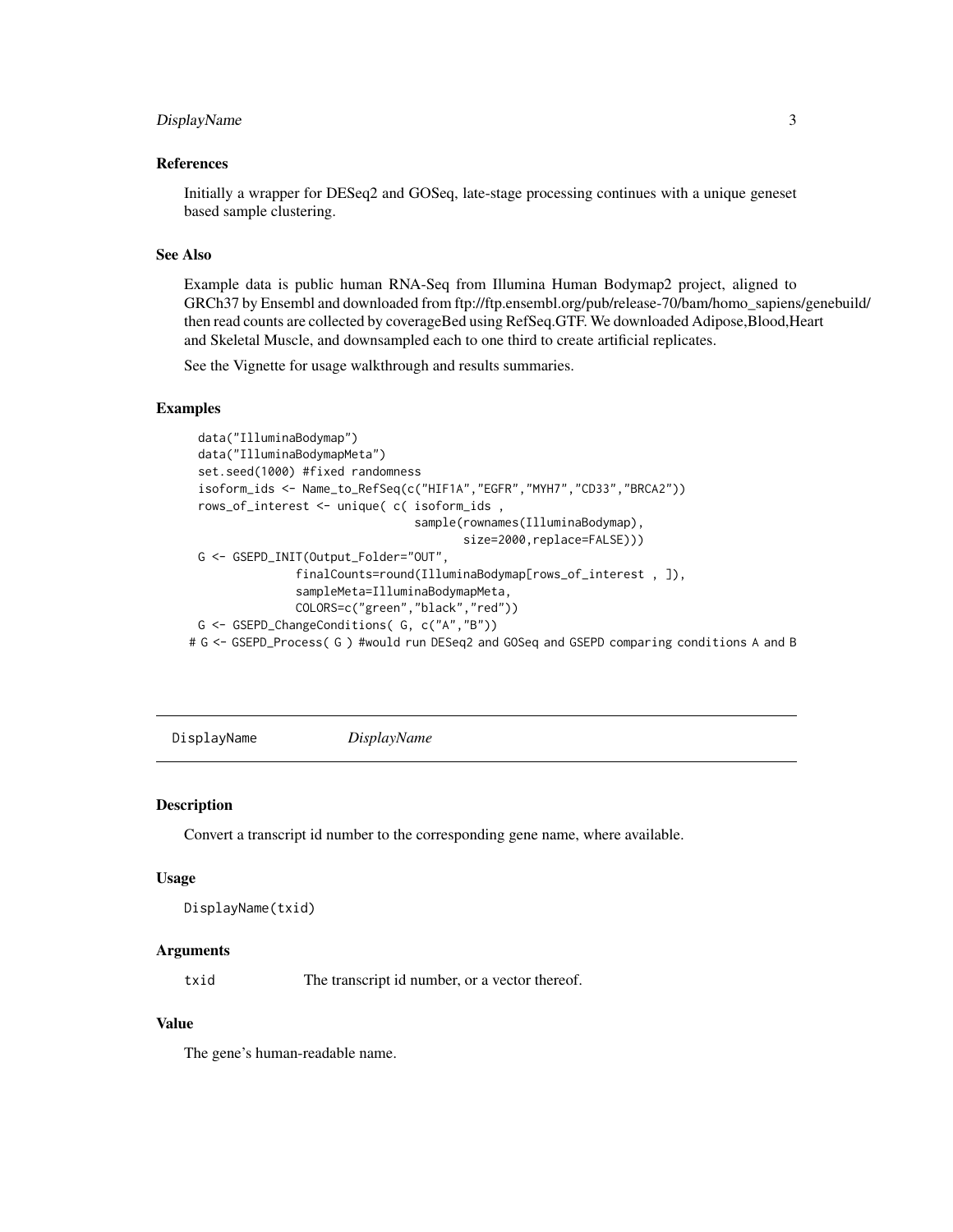# <span id="page-3-0"></span>Note

Uses org.Hs.eg.db and pulls the first Entrez Gene ID, then that ID's associated HGNC.

#### Examples

```
DisplayName("NM_005228")
```
ExtractProjection *ExtractProjection*

#### Description

This function takes a completed GSEPD object with sample data, and a set of gene identifiers and produces the projection of sample expression in the sub-space.

#### Usage

ExtractProjection(GSEPD, txids, DRAWING=FALSE, GN=c(1,2), PRINTING=FALSE, plotTitle="")

#### Arguments

| <b>GSEPD</b> | The GSEPD parameter object. Must be post-Process.                                                                                                                                |
|--------------|----------------------------------------------------------------------------------------------------------------------------------------------------------------------------------|
| txids        | The transcript IDs, generally REFSEQ identifiers corresponding to rows of the<br>counts table for this a projection is desired. In normal usage these are based on<br>a GO Term. |
| DRAWING      | Boolean flag to draw a plot of the projection.                                                                                                                                   |
| GN           | The gene numbers: which items of the 'txids' list are to be drawn. Only the first<br>two are used. If Drawing=FALSE, this parameter is irrelevant.                               |
| PRINTING     | Boolean flag to print some debug information.                                                                                                                                    |
| plotTitle    | A name for this set of genes, serves as the plot's main title.                                                                                                                   |

#### Details

Primary gene set projection tool. This function calculates the vector projection and axis in a Ndimensional space of gene expression for a set of samples. When DRAWING=TRUE you will get some diagrams of the expression normalized counts.

#### Value

Returns a list object with four values for each sample.

alpha Distance along the axis from group1 to group2, generally 0-1, as in percent. Samples within group 1 should average zero, and samples in group 2 should average one.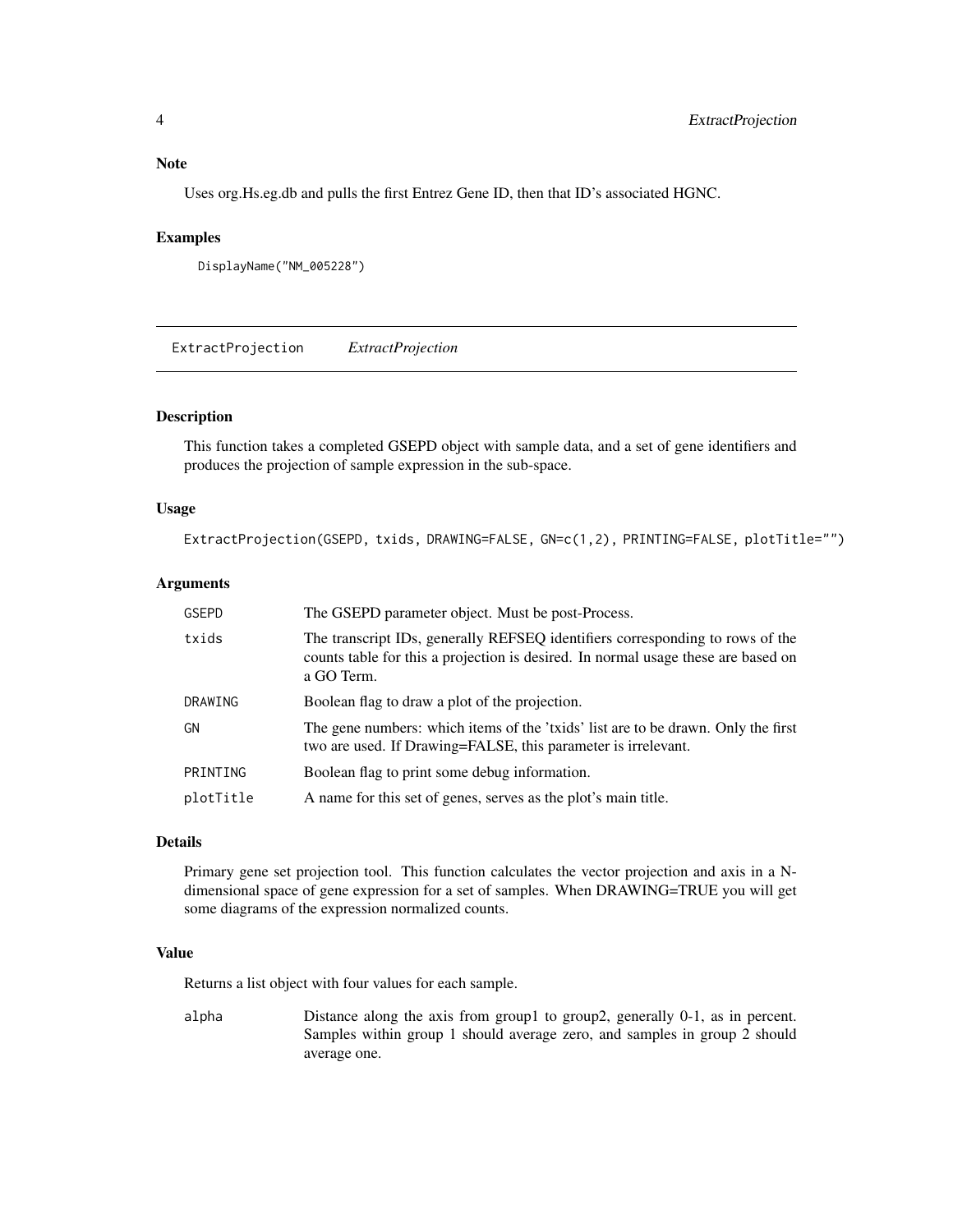<span id="page-4-0"></span>

| beta       | Distance from the samples to the axis. This is a measure of goodness of fit,<br>when the value is zero it means the sample is a linear interpolation between<br>the comparison groups. When the value is high, the sample is not along the<br>n-dimensional axis. |
|------------|-------------------------------------------------------------------------------------------------------------------------------------------------------------------------------------------------------------------------------------------------------------------|
| gamma1     | Distance from the samples to the center of group 1                                                                                                                                                                                                                |
| gamma2     | Distance from the samples to the center of group2                                                                                                                                                                                                                 |
|            | Validity. Score A score, $0\%$ through 100%, of the segregation validity for this gene set among<br>the two sample test groups.                                                                                                                                   |
| Validity.P | The validity score's associated p-value, empirically calculated chance of a ran-<br>dom sample assignment creating such a strong score.                                                                                                                           |

#### Examples

```
data("IlluminaBodymap")
data("IlluminaBodymapMeta")
set.seed(1000) #fixed randomness
isoform_ids <- Name_to_RefSeq(c("HIF1A","EGFR","MYH7","CD33","BRCA2"))
rows_of_interest <- unique( c( isoform_ids ,
                               sample(rownames(IlluminaBodymap),
                                      size=2000, replace=FALSE)))
G <- GSEPD_INIT(Output_Folder="OUT",
              finalCounts=round(IlluminaBodymap[rows_of_interest , ]),
              sampleMeta=IlluminaBodymapMeta,
              COLORS=c("green","black","red"))
G <- GSEPD_ChangeConditions( G, c("A","B")) #set testing groups first!
G <- GSEPD_Process( G ) #have to have processed results to plot them
 # looking at genes 2 and 3 will show us a view in dimensions "EGFR" and "MYH7"
 # and an axis through five dimensional space.
ExtractProjection(GSEPD=G, txids=isoform_ids,
  DRAWING=TRUE, PRINTING=TRUE, GN=c(2,3))
```
GSEPD\_ChangeConditions

*GSEPD\_ChangeConditions*

# Description

This function is an interface to set which samples are the test conditions. Don't forget to GSEPD\_Process() after changing settings. If you want to systematically try each condition pairing, try GSEPD\_ProcessAll()

#### Usage

GSEPD\_ChangeConditions(GSEPD, newConditions)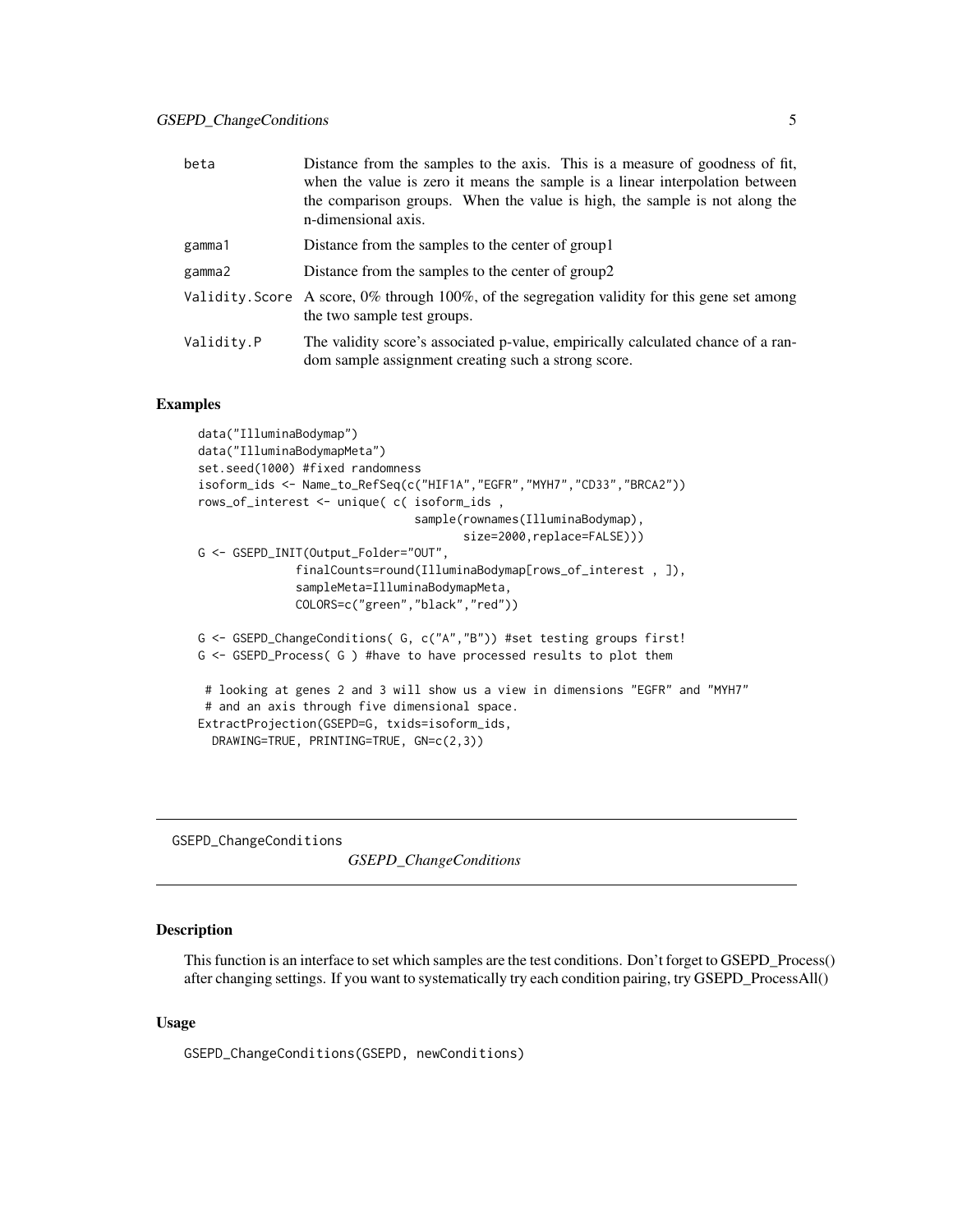<span id="page-5-0"></span>

| <b>GSEPD</b> | Parameters object.                                                           |
|--------------|------------------------------------------------------------------------------|
|              | newConditions a two-item vector matching some of your sampleMeta\$Conditions |

### Details

Interface will check if the conditions are known, then set the C2T value.

#### Value

Returns the GSEPD parameter object with its mode set via the C2T and Conditions element of the named list. These tell later steps which sample conditions you intend on comparing.

# See Also

GSEPD\_Example

#### Examples

```
data("IlluminaBodymap")
data("IlluminaBodymapMeta")
set.seed(1000) #fixed randomness
isoform_ids <- Name_to_RefSeq(c("HIF1A","EGFR","MYH7","CD33","BRCA2"))
rows_of_interest <- unique( c( isoform_ids ,
                               sample(rownames(IlluminaBodymap),
                                      size=2000,replace=FALSE)))
G <- GSEPD_INIT(Output_Folder="OUT",
              finalCounts=round(IlluminaBodymap[rows_of_interest , ]),
              sampleMeta=IlluminaBodymapMeta,
              COLORS=c("green","black","red"))
      ConditionsToTest <- c("A","B")
G <- GSEPD_ChangeConditions( G, ConditionsToTest )
#G <- GSEPD_Process( G ) #would test samples A vs samples B
G <- GSEPD_ChangeConditions( G, c("A","C"))
#G <- GSEPD_Process( G ) #would test samples A vs samples C
```
GSEPD\_ChangeOutput *GSEPD\_ChangeOutput*

#### Description

Update the stored output folder designation, and create it if necessary. This is useful if you want to change some LIMIT parameters and re-run the pipeline. Don't forget to GSEPD\_Process() after changing settings.

#### Usage

GSEPD\_ChangeOutput(GSEPD, newFolder)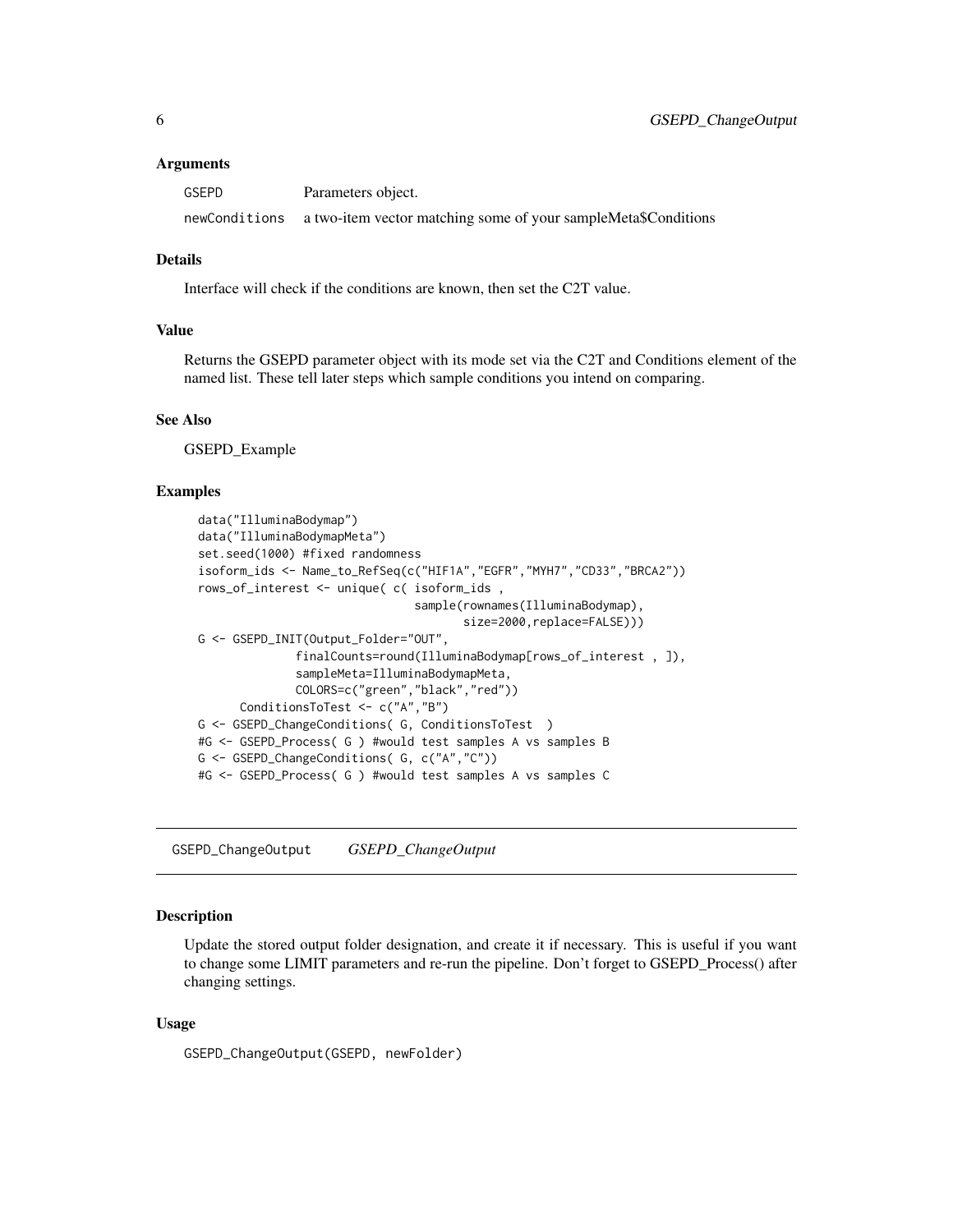<span id="page-6-0"></span>

| GSEPD     | The initial GSEPD parameter object to update the output folder of. |
|-----------|--------------------------------------------------------------------|
| newFolder | The new output folder to be created.                               |

### Value

Returns the updated GSEPD parameter object.

#### Author(s)

karl.stamm@gmail.com

#### Examples

```
data("IlluminaBodymap")
data("IlluminaBodymapMeta")
set.seed(1000) #fixed randomness
isoform_ids <- Name_to_RefSeq(c("HIF1A","EGFR","MYH7","CD33","BRCA2"))
rows_of_interest <- unique( c( isoform_ids ,
                               sample(rownames(IlluminaBodymap),
                                      size=2000, replace=FALSE)))
G <- GSEPD_INIT(Output_Folder="OUT",
              finalCounts=round(IlluminaBodymap[rows_of_interest , ]),
              sampleMeta=IlluminaBodymapMeta,
              COLORS=c("green","black","red"))
G <- GSEPD_ChangeConditions( G, c("A","B")) #set testing groups first!
G<- GSEPD_ChangeOutput(G, "Output2")
#G <- GSEPD_Process( G ) #would output to folder Output2
#now tweak some settings and re-do
G$LIMIT$LFC <- 0.25 #lower than default log-fold-change limit
G<- GSEPD_ChangeOutput(G, "Output-Low")
#G <- GSEPD_Process( G ) #would output to folder Output-Low
```
GSEPD\_DEGHeatmap *Differentially Expressed Genes Heatmap*

#### Description

Generates a gene-by-subject heatmap plot of differentially expressed genes.

#### Usage

GSEPD\_DEGHeatmap(G)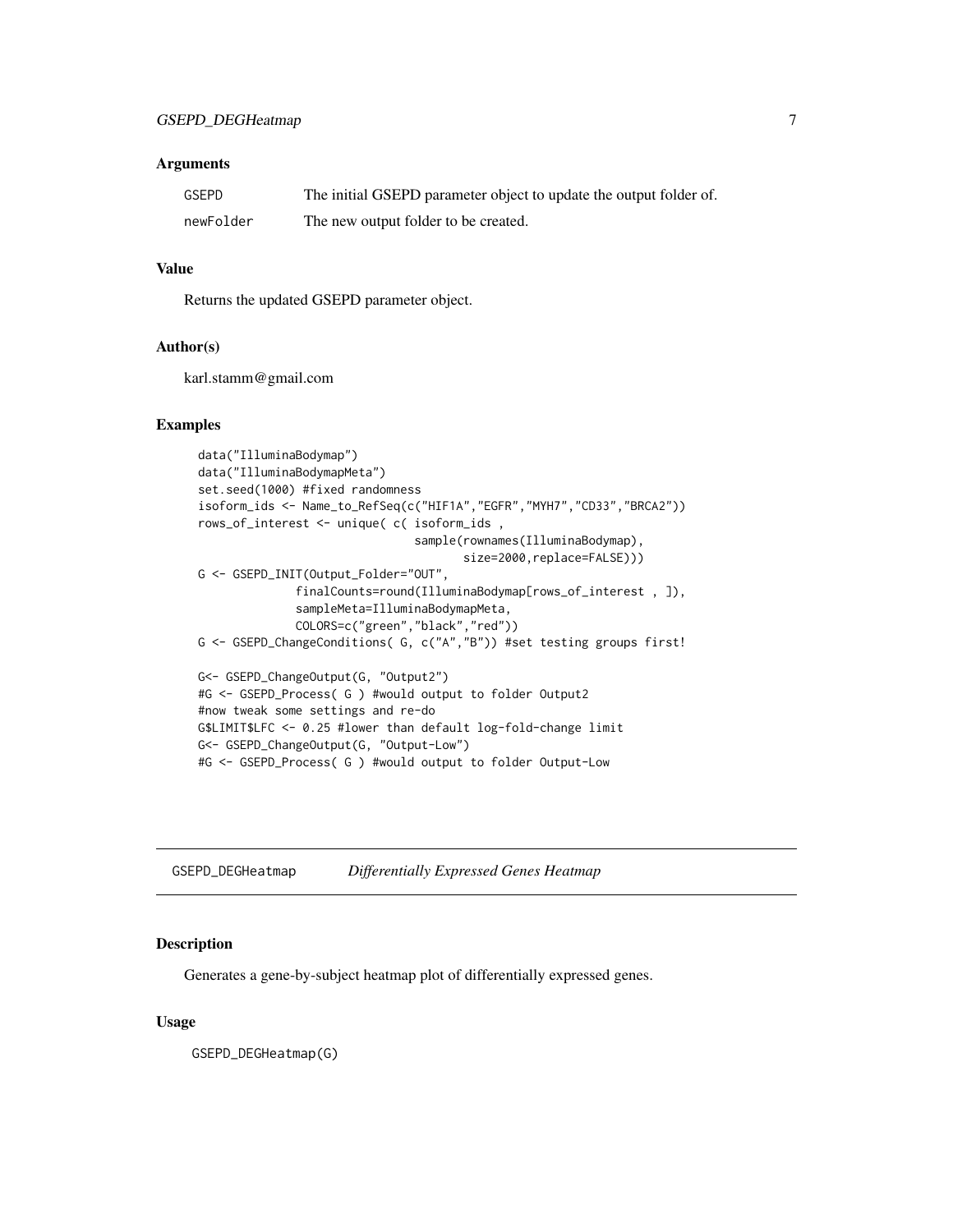<span id="page-7-0"></span>

G The GSEPD master object carries sample information and gene expression data. It should have already run Process() to be eligible. Parameters regarding differential expression limits are set within the G\$LIMIT list object.

# Details

After GSEPD\_Process() has created differential expression tables with known filenames, this function can read those tables and make heatmap plots for a subset of genes. We use the N most significant genes, specified by the MAX\_Genes\_for\_Heatmap parameter of the passed GSEPD object.

#### Value

This function doesn't return anything. If successful, four PDF files are created. HM and HMare all subjects from sampleMeta and finalCounts, HMS and HMS- are only those in the test groups. The hyphen indicates a smaller unlabeled figure. In each case the data is manipulated as in GSEPD\_Heatmap() such that complete linkage clustering is performed on z-score normalized genes using the normalized counts directly from DESeq2::varianceStabilizingTransformation, which are displayed in the labeled figures.

# Examples

```
data("IlluminaBodymap")
data("IlluminaBodymapMeta")
set.seed(1000) #fixed randomness
isoform_ids <- Name_to_RefSeq(c("HIF1A","EGFR","MYH7","CD33","BRCA2"))
rows_of_interest <- unique( c( isoform_ids ,
                               sample(rownames(IlluminaBodymap),
                                      size=2000, replace=FALSE)))
G <- GSEPD_INIT(Output_Folder="OUT",
              finalCounts=round(IlluminaBodymap[rows_of_interest , ]),
              sampleMeta=IlluminaBodymapMeta,
              COLORS=c("green","black","red"))
G <- GSEPD_ChangeConditions( G, c("A","B")) #set testing groups first!
G <- GSEPD_Process( G ) #have to have processed results to plot them
GSEPD_DEGHeatmap(G) # all parameters automatic
```
GSEPD\_Export\_DESeq *Export DESeqDataSet object*

#### **Description**

Converts from the internal matrices to a DESeq standard object.

#### Usage

GSEPD\_Export\_DESeq(G)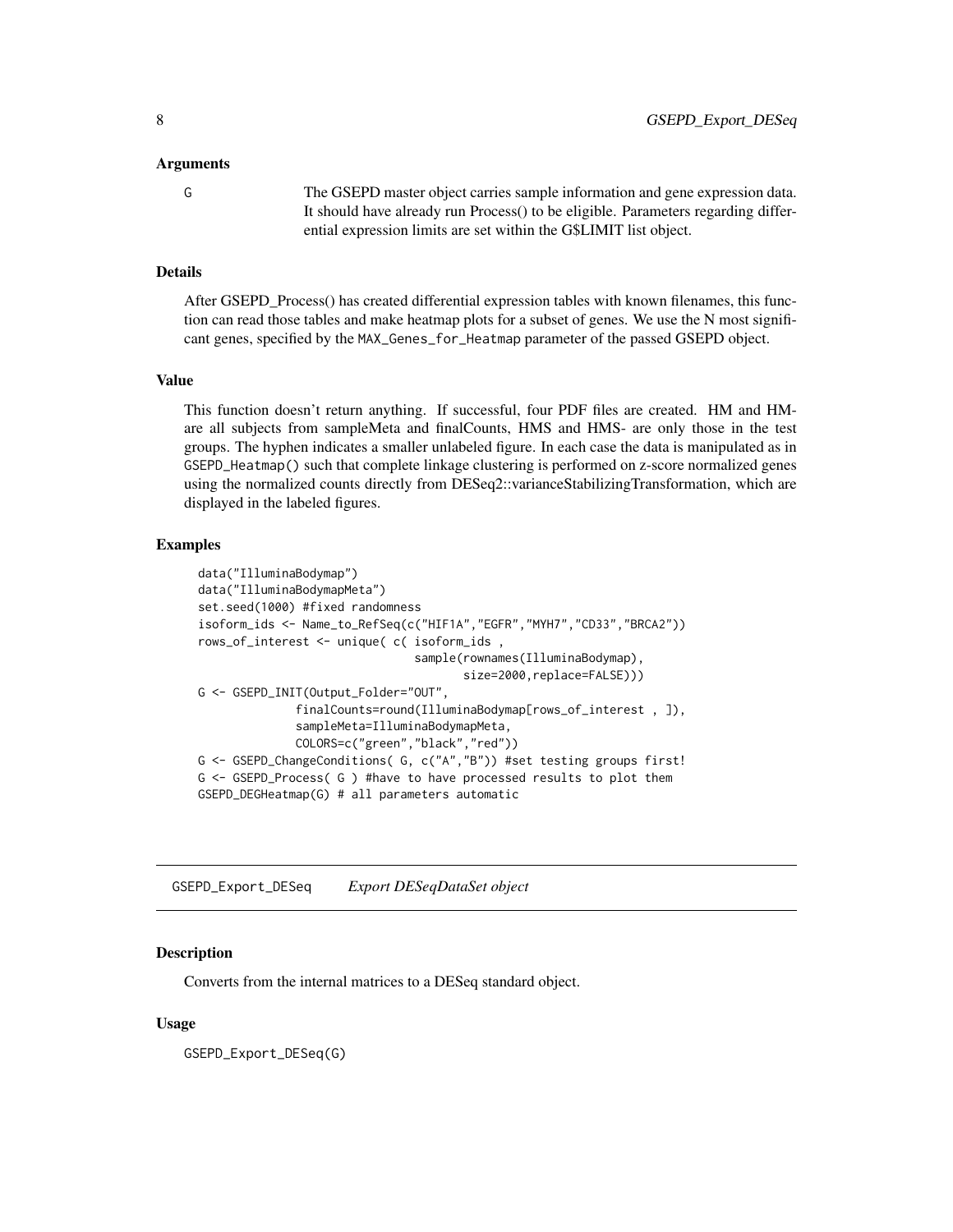<span id="page-8-0"></span>

G The GSEPD list object to extract a DeseqDataSet from.

# Details

Using the given GSEPD object's finalCounts and sampleMeta, a simple DESeqDataSet object is created with the default design matrix. Provided for interoperability with other analysis packages.

#### Value

an object of class DESeqDataSet

### References

DESeq2

#### Examples

```
data("IlluminaBodymap")
data("IlluminaBodymapMeta")
set.seed(1000) #fixed randomness
isoform_ids <- Name_to_RefSeq(c("HIF1A","EGFR","MYH7","CD33","BRCA2"))
rows_of_interest <- unique( c( isoform_ids ,
                               sample(rownames(IlluminaBodymap),
                                      size=2000, replace=FALSE)))
G <- GSEPD_INIT(Output_Folder="OUT",
              finalCounts=round(IlluminaBodymap[rows_of_interest , ]),
              sampleMeta=IlluminaBodymapMeta,
              COLORS=c("green","black","red"))
G <- GSEPD_ChangeConditions( G, c("A","B")) #set testing groups first!
dds <- GSEPD_Export_DESeq(G)
print(dds)
```
GSEPD\_Heatmap *GSEPD\_Heatmap*

#### Description

Plots the heatmap to the standard display. Uses heatmap.2 from gplots to display selected genes' expression level.

#### Usage

```
GSEPD_Heatmap(G,genes,cap_range=3,cellnote="log10")
```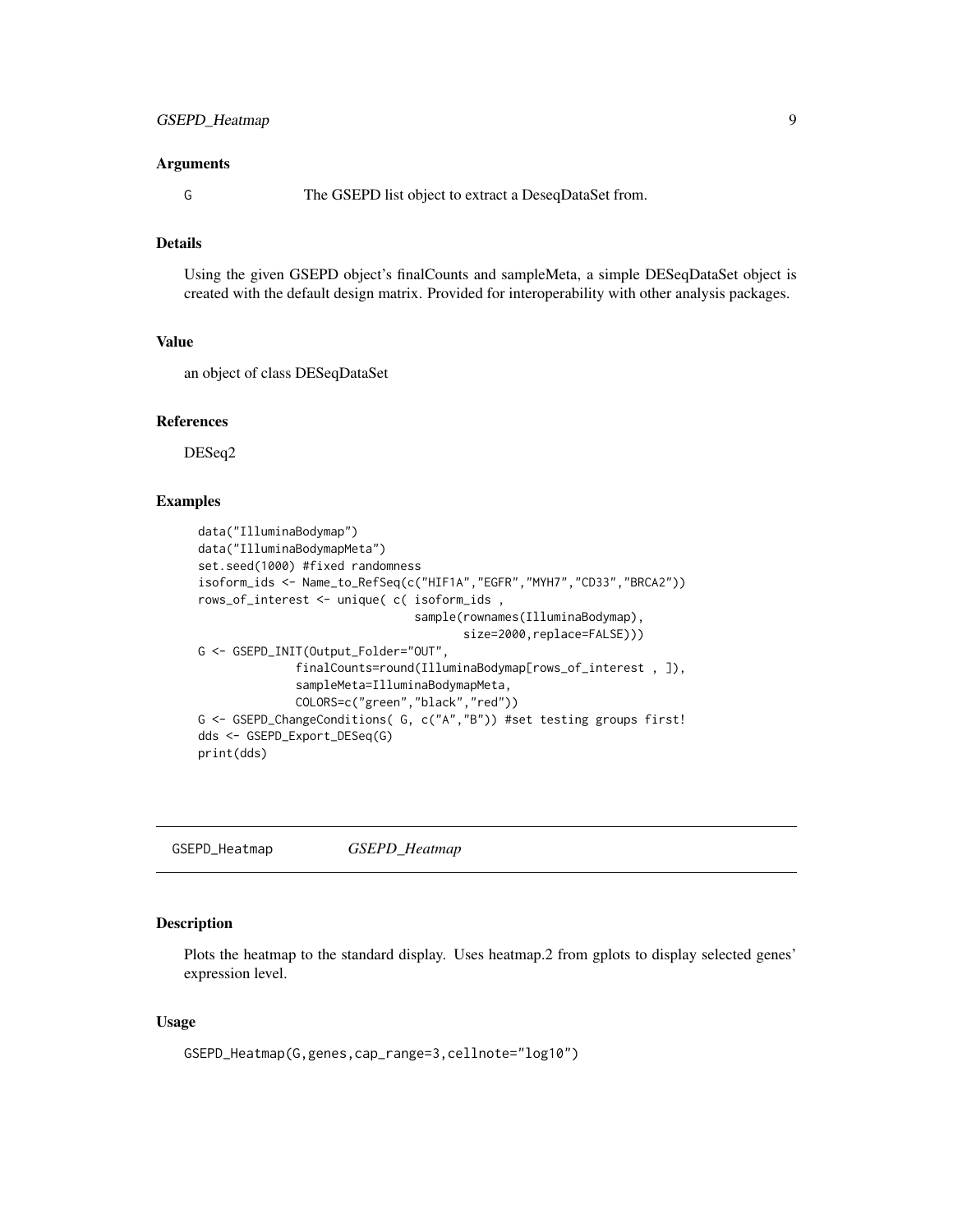<span id="page-9-0"></span>

| G         | The GSEPD parameter object. Must be post Process.                      |
|-----------|------------------------------------------------------------------------|
| genes     | rownames of final Counts, usually isoform ID#s.                        |
| cap_range | z-score of most extreme color                                          |
| cellnote  | display the log10 values in each cell. No other options are supported. |

# Details

Will use GSEPD\$COLORFUNCTION scaled between samples of type GSEPD\$Conditions in GSEPD\$sampleMeta, including others in the mix. The heatmap's dendrograms (margin trees) are computed by the heatmap.2() function's default method hclust() on the supplied data, resulting in complete linkage heirarchical clustering. Because the magnitude of gene expression varies across a wide range, and we're interested in patterns more than scale, we first normalize each gene(row) by subtracting the mean, dividing by the standard deviation, and capping the min and max to the parameter cap\_range=3. The heatmap function is run with no further scaling, ensuring genes with similar differential expression profiles are clustered together. The numbers written in each cell of the heatmap are simply the normalized counts directly from DESeq2::varianceStabilizingTransformation.

#### Value

No return value: generates a figure.

# Examples

```
data("IlluminaBodymap")
data("IlluminaBodymapMeta")
set.seed(1000) #fixed randomness
isoform_ids <- Name_to_RefSeq(c("HIF1A","EGFR","MYH7","CD33","BRCA2"))
rows_of_interest <- unique( c( isoform_ids ,
                               sample(rownames(IlluminaBodymap),
                                      size=2000,replace=FALSE)))
G <- GSEPD_INIT(Output_Folder="OUT",
              finalCounts=round(IlluminaBodymap[rows_of_interest , ]),
              sampleMeta=IlluminaBodymapMeta,
              COLORS=c("green","black","red"))
G <- GSEPD_ChangeConditions( G, c("A","B")) #set testing groups first!
G <- GSEPD_Process( G ) #have to have processed results to plot them
GSEPD_Heatmap(G, genes=sample(rownames(G$finalCounts),8) )
```
GSEPD\_INIT *Initialization*

#### **Description**

Initializes the system, here you will pass in the count dataset and the sample metadata, before any GSEPD processing. Return value is a named list holding configurable parameters.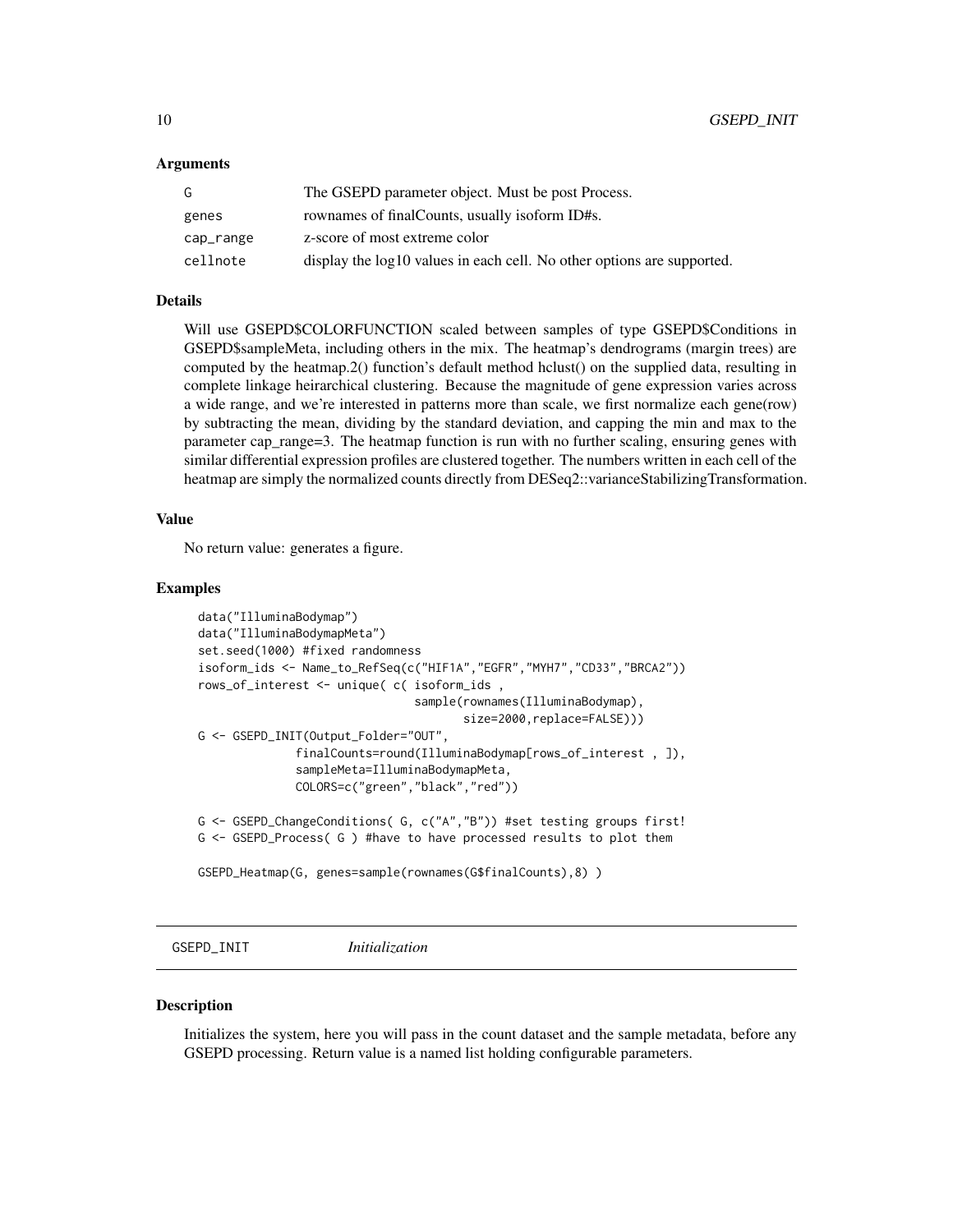# GSEPD\_INIT 11

#### Usage

```
GSEPD_INIT(Output_Folder = "OUT", finalCounts = NULL, sampleMeta = NULL,
DESeqDataSet = NULL, renormalize = TRUE, vstBlind=TRUE,
 COLORS = c("green", "gray", "red"),
 C2T = "x" )
```
# Arguments

| Output_Folder    | Specify the subdirectory to hold output/generated files. Defaults to "OUT".                                                                                                                                                                                                                                                                                                                  |
|------------------|----------------------------------------------------------------------------------------------------------------------------------------------------------------------------------------------------------------------------------------------------------------------------------------------------------------------------------------------------------------------------------------------|
| finalCounts      | This must be a matrix of count data, rows are transcript IDs and columns are<br>samples.                                                                                                                                                                                                                                                                                                     |
| sampleMeta       | The sampleMeta matrix must be passed here. It is a data frame with a row<br>for each sample in the finalCounts matrix. Some required columns are SHORT-<br>NAME= sample nicknames; Condition= treatment group for differential expres-<br>sion; and Sample are the column names of final Counts. Other columns are per-<br>mitted to facilitate subsetting (not automatically supported).    |
| DESeqDataSet     | Data may also be included in the format of a DESeqDataSet object, this is mu-<br>tually exclusive of the finalCounts/sampleMeta scheme.                                                                                                                                                                                                                                                      |
| renormalize      | Boolean performance flag. Default is TRUE, which causes a normalized counts<br>table to be computed from your given raw reads 'finalCounts'. If you set this<br>to FALSE, then the normCounts table is preloaded with the given finalCounts<br>input matrix, short circuiting the built-in DESeq VST, and allowing the user to<br>specify some sort of pre-normalized dataset.               |
| vstBlind         | Exposes the option from DESeq2 to change the way variance Stabilizing Trans-<br>formation works. According to the DESeq manual: blind=TRUE should be used<br>for comparing samples in an manner unbiased by prior information on samples<br>If many of genes have large differences in counts due to the experimental<br>design, it is important to set blind=FALSE for downstream analysis. |
| COLORS           | A three element vector of colors to make the heatmaps, the first element is the<br>under-expressed genes, and the third element is the over-expressed genes. De-<br>faults to green-red through gray.                                                                                                                                                                                        |
| C <sub>2</sub> T | This symbol is used in the filenames to delimit sample groups.                                                                                                                                                                                                                                                                                                                               |

#### Details

This function sets up the master parameter object, and therefore must be called first. This object includes all configurable parameters you can change before running the pipeline. Count data should be provided in the finalCounts matrix, with phenotype and sample data in the sampleMeta matrix. Optionally, these data may be packages in a DESeqDataSet instead. Rows with no expression are dropped at the point of loading.

# Value

Returns the GSEPD named list master object, to be used in subsequent function calls.

# See Also

GSEPD\_Process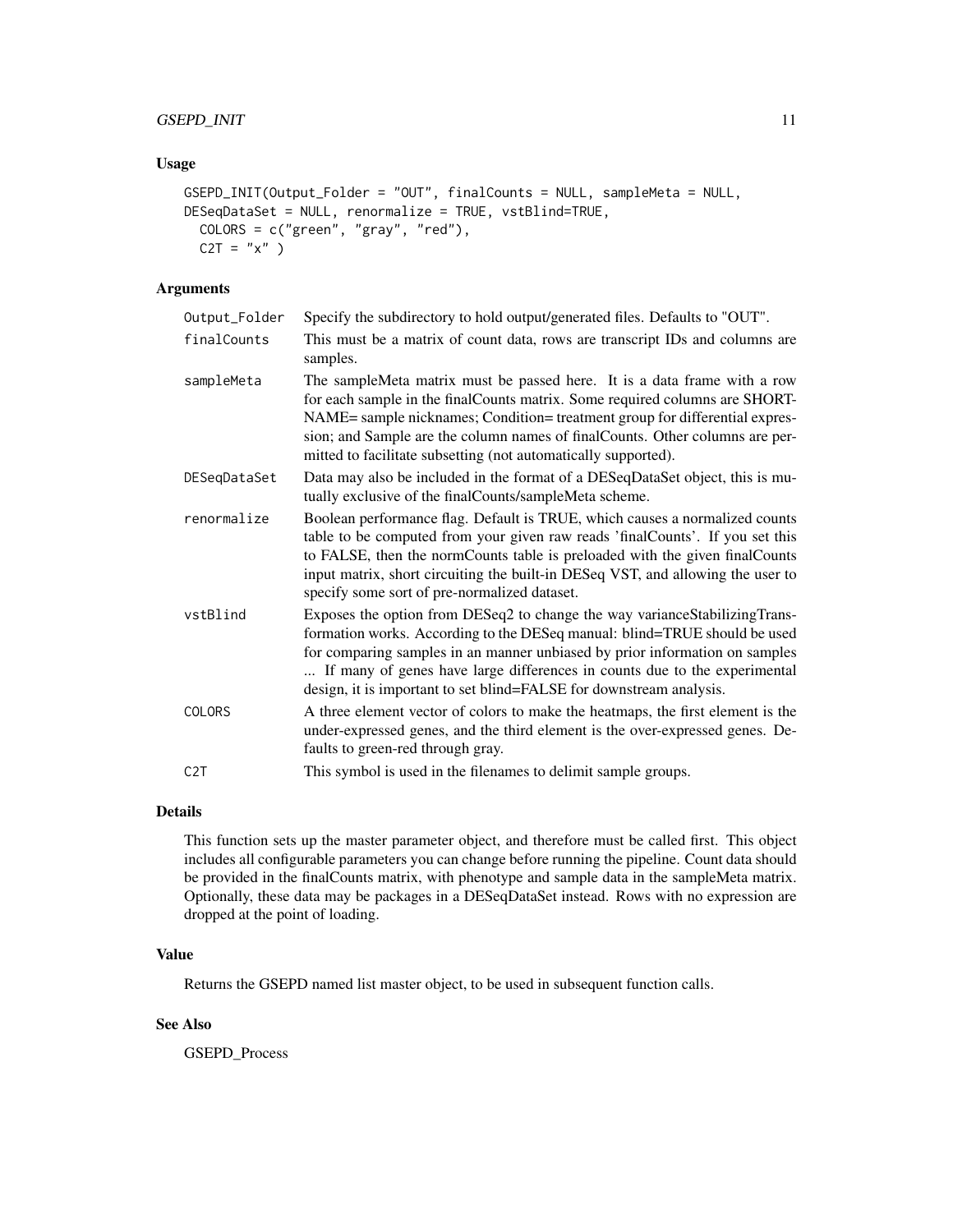# Examples

```
data("IlluminaBodymap")
data("IlluminaBodymapMeta")
isoform_ids <- Name_to_RefSeq(c("HIF1A","EGFR","MYH7","CD33","BRCA2"))
rows_of_interest <- unique( c( isoform_ids ,
                               sample(rownames(IlluminaBodymap),
                                      size=2000,replace=FALSE)))
G <- GSEPD_INIT(Output_Folder="OUT",
              finalCounts=round(IlluminaBodymap[rows_of_interest , ]),
              sampleMeta=IlluminaBodymapMeta,
              COLORS=c("green","black","red"))
#now ready to run:
# G<-GSEPD_ProcessAll(G);
```
GSEPD\_PCA\_Plot *Principle Components Analysis figure generation*

# Description

After processing the pipeline, users may want to have further PCA figures generated. This function takes a completed GSEPD object and generates informative figures, based on the differentially expressed genes.

#### Usage

```
GSEPD_PCA_Plot(GSEPD, customColors=FALSE)
```
# Arguments

| GSEPD        | The master object, it should have already been run through GSEPD Process().                                                                           |
|--------------|-------------------------------------------------------------------------------------------------------------------------------------------------------|
| customColors | a boolean value, when FALSE, default behavior is to color points to match<br>the test conditions. When TRUE, use sampleMeta\$CustomColor column for a |
|              | sample-by-sample user specification. This behavior disables the built-in legend.                                                                      |

# Value

No return value. Generates files.

# See Also

GSEPD\_PCA\_Spec

<span id="page-11-0"></span>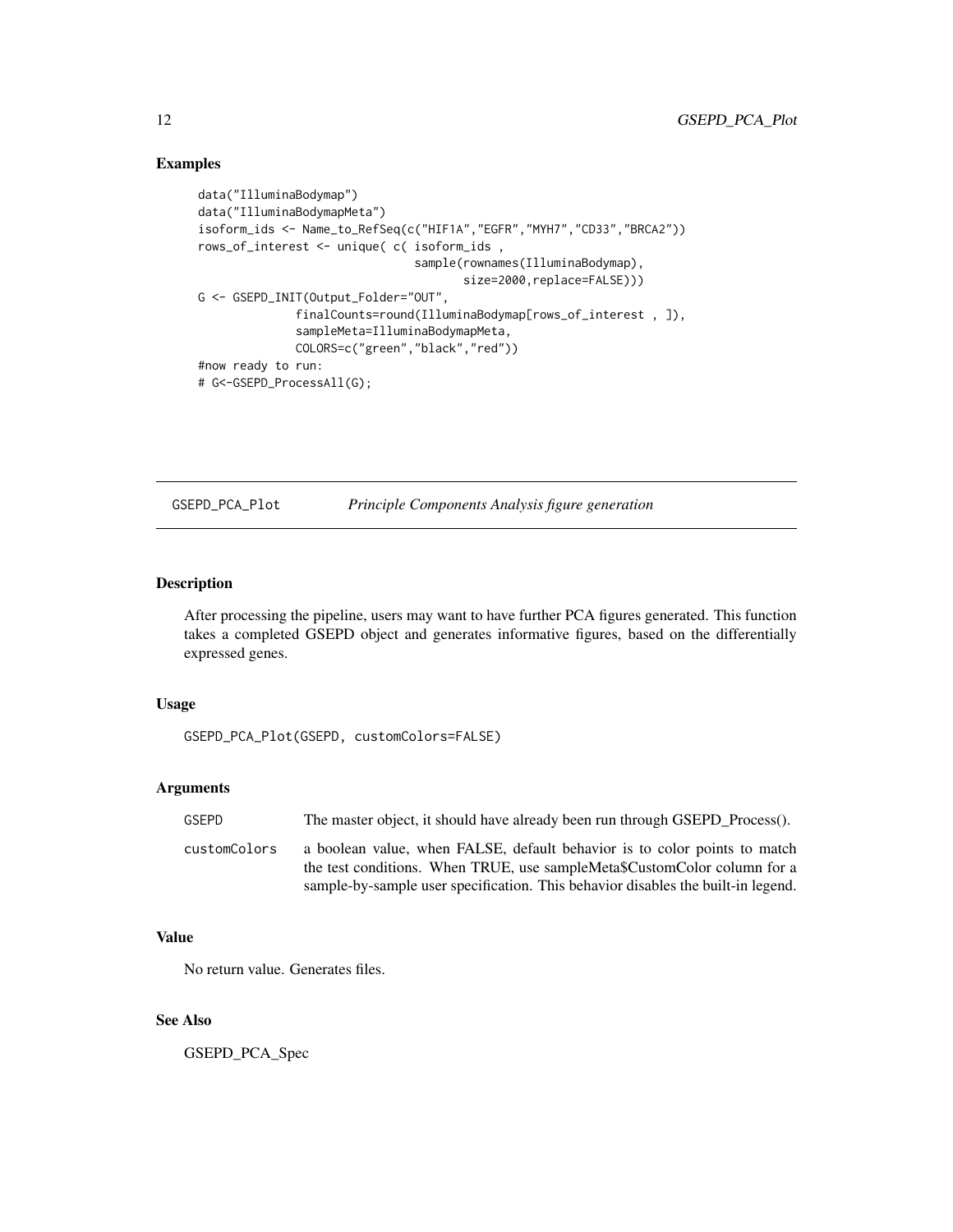# <span id="page-12-0"></span>GSEPD\_PCA\_Spec 13

# Examples

```
data("IlluminaBodymap")
data("IlluminaBodymapMeta")
set.seed(1000) #fixed randomness
isoform_ids <- Name_to_RefSeq(c("HIF1A","EGFR","MYH7","CD33","BRCA2"))
rows_of_interest <- unique( c( isoform_ids ,
                               sample(rownames(IlluminaBodymap),
                                      size=2000, replace=FALSE)))
G <- GSEPD_INIT(Output_Folder="OUT",
              finalCounts=round(IlluminaBodymap[rows_of_interest , ]),
              sampleMeta=IlluminaBodymapMeta,
              COLORS=c("green","black","red"))
G <- GSEPD_ChangeConditions( G, c("A","B")) #set testing groups first!
G <- GSEPD_Process( G ) #have to have processed results to plot them
GSEPD_PCA_Plot(G)
```
GSEPD\_PCA\_Spec *Specialized PCA Plot*

#### Description

After processing the pipeline, users may want to have further PCA figures generated. This function takes a completed GSEPD object and generates informative figures. This function includes parameters to specify a particular GO-Term of interest.

#### Usage

GSEPD\_PCA\_Spec(GSEPD, GOT, MDATA = NULL, customColors=FALSE)

# Arguments

| <b>GSEPD</b> | The master GSEPD object, post-processed.                                                                                                                                                                                                                                                                                            |
|--------------|-------------------------------------------------------------------------------------------------------------------------------------------------------------------------------------------------------------------------------------------------------------------------------------------------------------------------------------|
| GOT          | The GO-Term you'd like to specifically analyse. It should be found in the<br>.MERGE file.                                                                                                                                                                                                                                           |
| <b>MDATA</b> | Optionally, pass in the .MERGE dataset, if missing, we'll try to read the already-<br>processed file from the output directory. This option exists because reading that<br>file repeatedly is quite slow, so you're recommended to read it in once in advance<br>if you intend on making more than a couple GO-Term specific plots. |
| customColors | a boolean value, when FALSE, default behavior is to color points to match<br>the test conditions. When TRUE, use sampleMeta\$CustomColor column for a<br>sample-by-sample user specification. This behavior disables the built-in legend.                                                                                           |

#### Value

No return value. Generates files.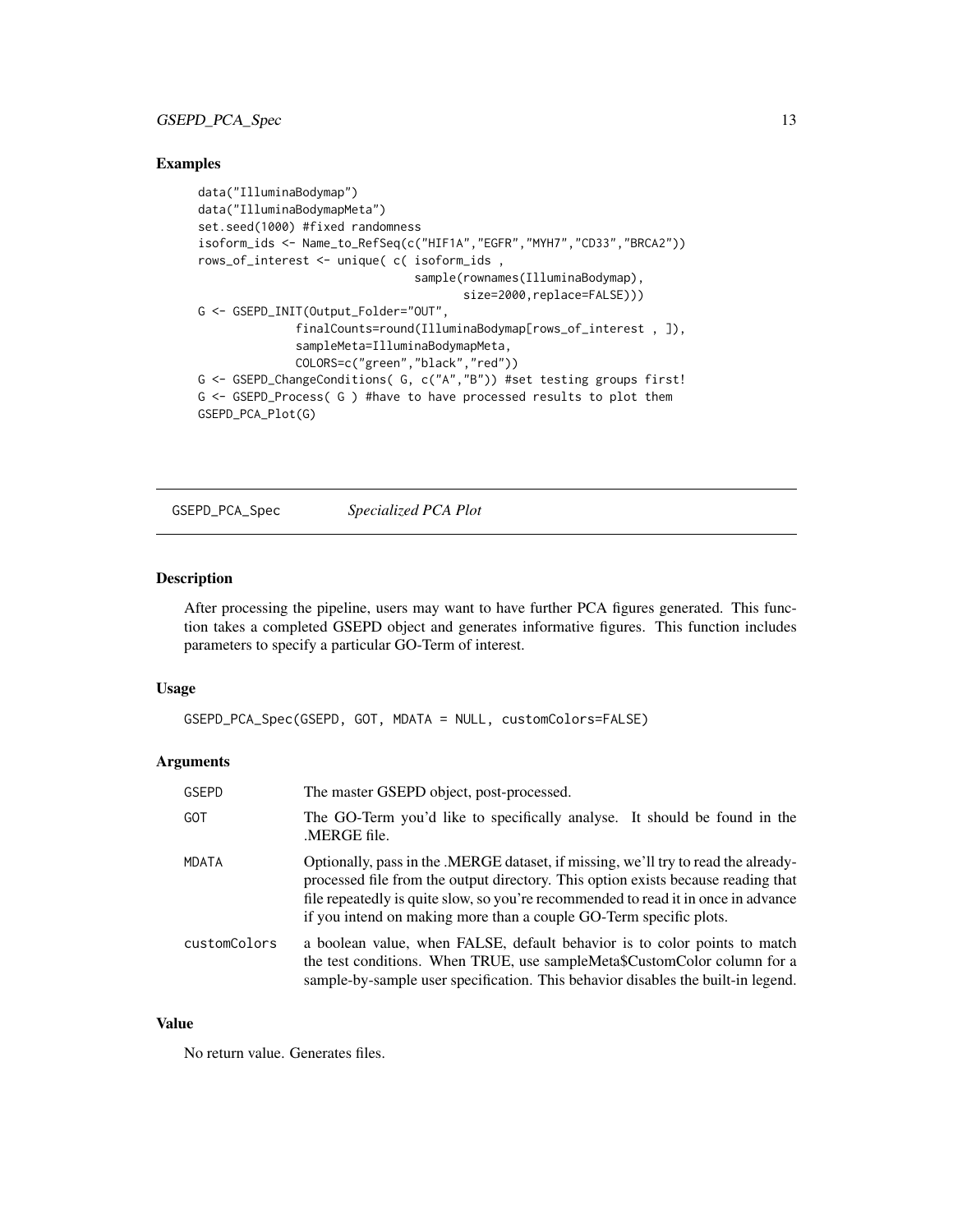#### Note

This function uses either princomp() or prcomp() as neccesary, depending on sample count vs gene count.

### See Also

GSEPD\_PCA\_Plot

#### Examples

```
data("IlluminaBodymap")
data("IlluminaBodymapMeta")
set.seed(1000) #fixed randomness
isoform_ids <- Name_to_RefSeq(c("HIF1A","EGFR","MYH7","CD33","BRCA2"))
rows_of_interest <- unique( c( isoform_ids ,
                               sample(rownames(IlluminaBodymap),
                                      size=2000,replace=FALSE)))
G <- GSEPD_INIT(Output_Folder="OUT",
              finalCounts=round(IlluminaBodymap[rows_of_interest , ]),
              sampleMeta=IlluminaBodymapMeta,
              COLORS=c("green","black","red"))
G <- GSEPD_ChangeConditions( G, c("A","B")) #set testing groups first!
G <- GSEPD_Process( G ) #have to have processed results to plot them
GOT <- "GO:0012345" # specify a GO Term you'd like to review
#it should be present in the MERGE file.
MergeFile <- list.files(G$Output_Folder, pattern="MERGE")[1]
MDATA<-read.csv(sprintf("%s%s%s", G$Output_Folder, .Platform$file.sep, MergeFile),
    as.is=TRUE,header=TRUE)
GOT=MDATA$category[1] #choose a GO term that is definitely in the output data.
GSEPD_PCA_Spec(G, GOT,MDATA=MDATA)
```
GSEPD\_Process *Processing*

#### **Description**

Primary interface, use this function to kick off the pipeline.

### Usage

```
GSEPD_Process(GSEPD)
```
#### Arguments

GSEPD The initialized GSEPD master object to operate on.

<span id="page-13-0"></span>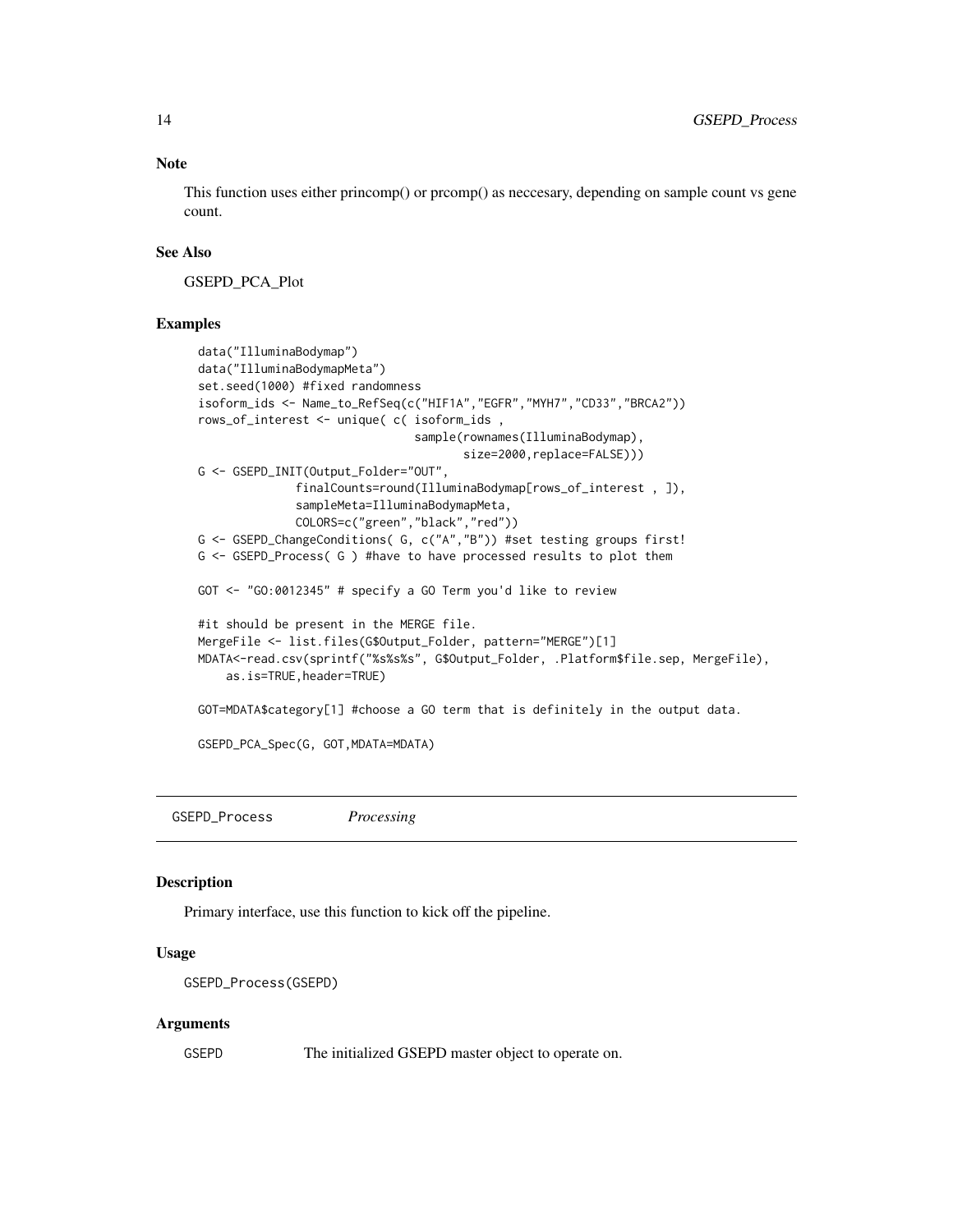# <span id="page-14-0"></span>Details

Runs the pipeline. If any files are already present matching the generated filenames, they will be reused. If you changed a parameter that would alter the generated filenames, new ones are created. If a customization parameter is not part of the filename (like a p-value cutoff), you should change the output folder to keep new files separate.

#### Value

Returns the GSEPD object post-processed, for use in further plotting functions. Optional.

#### See Also

GSEPD\_INIT

#### Examples

```
data("IlluminaBodymap")
data("IlluminaBodymapMeta")
set.seed(1000) #fixed randomness
isoform_ids <- Name_to_RefSeq(c("HIF1A","EGFR","MYH7","CD33","BRCA2"))
rows_of_interest <- unique( c( isoform_ids ,
                               sample(rownames(IlluminaBodymap),
                                       size=2000,replace=FALSE)))
G <- GSEPD_INIT(Output_Folder="OUT",
              finalCounts=round(IlluminaBodymap[rows_of_interest , ]),
              sampleMeta=IlluminaBodymapMeta,
              COLORS=c("green","black","red"))
G <- GSEPD_ChangeConditions( G, c("A","B")) #set testing groups first!
#G <- GSEPD_Process( G ) #would run DESeq2 and GOSeq and GSEPD comparing conditions A and B
```
GSEPD\_ProcessAll *GSEPD\_ProcessAll*

#### Description

Runs each pairing within GSEPD\$sampleMeta\$Conditions.

#### Usage

GSEPD\_ProcessAll(G)

## Arguments

G The GSEPD object from GSEPD\_INIT()

#### Details

Set your GSEPD\$LIMIT before running each pairwise comparison.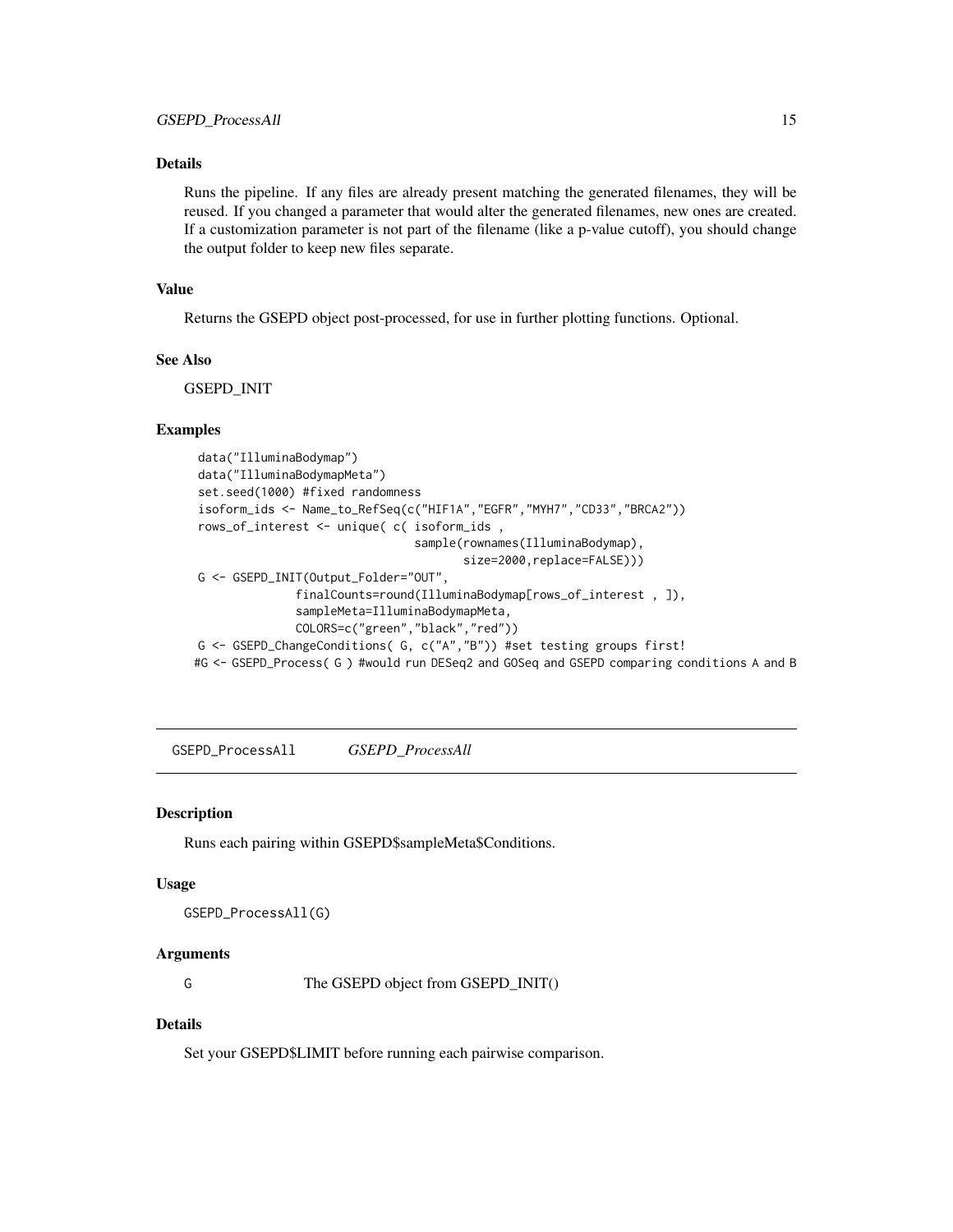# Value

Returns the last GSEPD object.

# See Also

GSEPD\_Process

# Examples

```
data("IlluminaBodymap")
data("IlluminaBodymapMeta")
head(IlluminaBodymap)
set.seed(1000) #fixed randomness
isoform_ids <- Name_to_RefSeq(c("HIF1A","EGFR","MYH7","CD33","BRCA2"))
rows_of_interest <- unique( c( isoform_ids ,
                               sample(rownames(IlluminaBodymap),
                                      size=2000, replace=FALSE)))
G <- GSEPD_INIT(Output_Folder="OUT",
              finalCounts=round(IlluminaBodymap[rows_of_interest , ]),
              sampleMeta=IlluminaBodymapMeta,
              COLORS=c("green","black","red"))
```
# G <- GSEPD\_ProcessAll( G ) #would run across all pairs of G\$Condition

GSEPD\_PullDEG *Pull Differentially Expressed Genes*

#### Description

After processing, if you want to easily access the differentially expressed transcript listing, this function will read in the default generated files, and apply filters as specified by the GSEPD master object (default p-values).

#### Usage

```
GSEPD_PullDEG(GSEPD, PTHRESH)
```
#### Arguments

| <b>GSEPD</b>   | The master object should have been processed already such that differentially |
|----------------|-------------------------------------------------------------------------------|
|                | expressed genes are readily available.                                        |
| <b>PTHRESH</b> | Specify the degree of stringency.                                             |

# Value

Returns a vector of ID#, suitable to row-subsetting of the finalCounts table.

<span id="page-15-0"></span>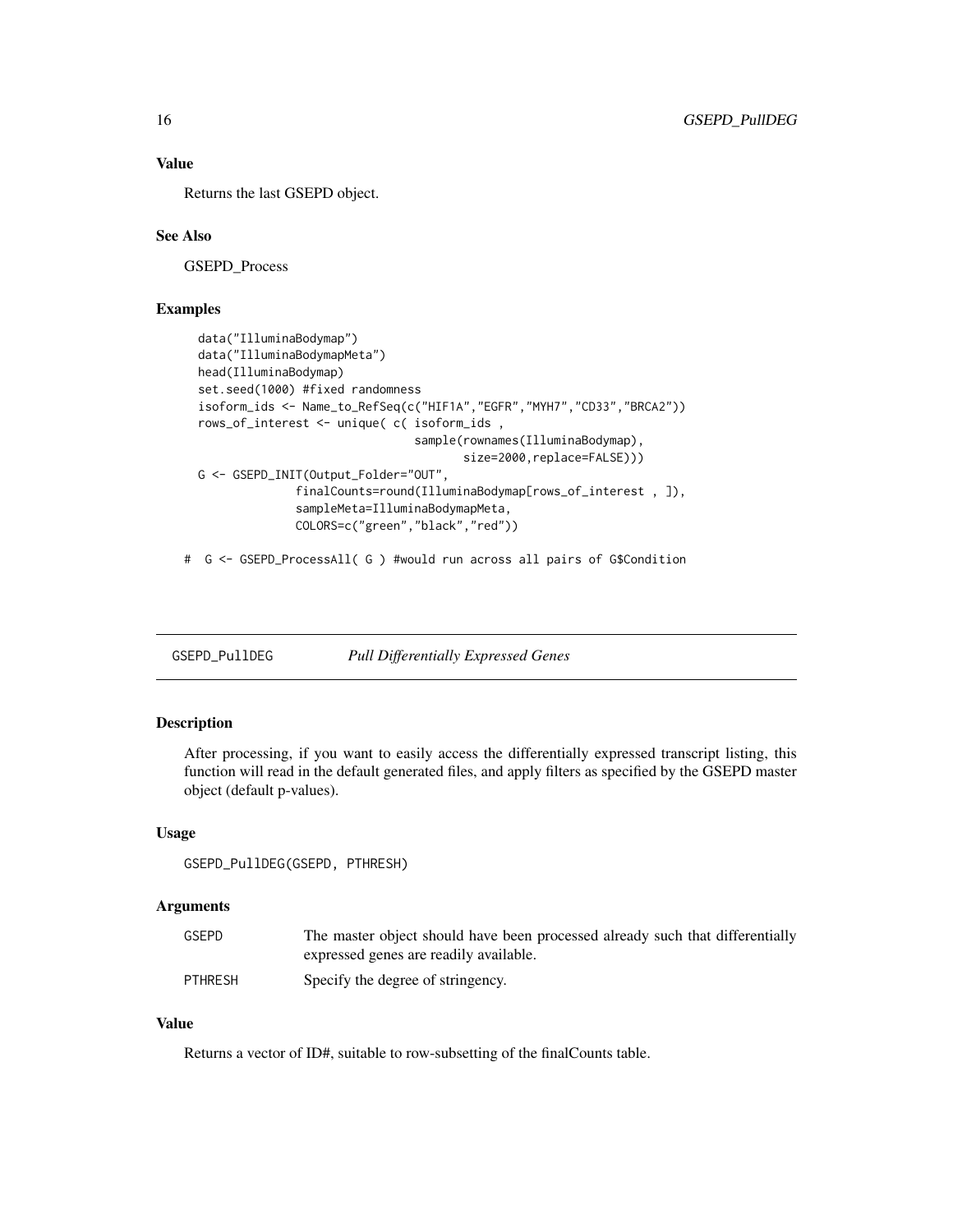#### <span id="page-16-0"></span>IlluminaBodymap 17

#### Examples

```
data("IlluminaBodymap")
data("IlluminaBodymapMeta")
set.seed(1000) #fixed randomness
isoform_ids <- Name_to_RefSeq(c("HIF1A","EGFR","MYH7","CD33","BRCA2"))
rows_of_interest <- unique( c( isoform_ids ,
                               sample(rownames(IlluminaBodymap),
                                      size=2000, replace=FALSE)))
G <- GSEPD_INIT(Output_Folder="OUT",
              finalCounts=round(IlluminaBodymap[rows_of_interest , ]),
              sampleMeta=IlluminaBodymapMeta,
              COLORS=c("green","black","red"))
G <- GSEPD_ChangeConditions( G, c("A","B")) #set testing groups first!
G <- GSEPD_Process( G ) #have to have processed results to plot them
Significant_Genes <- GSEPD_PullDEG(G, PTHRESH=0.0250)
#then do more with these identifiers:
print(Significant_Genes)
# GSEPD_Heatmap(G, genes= Significant_Genes )
```
IlluminaBodymap *Sample RNA-Seq Counts data*

#### **Description**

A collection of counts datasets from Illumina Human Bodymap 2.0, one sample each for adipose, blood, heart and skeletal\_muscle. Four technical replicates are created by downsampling the original Illumina data. Alignment was performed by Ensembl, so the source of this dataset is ftp://ftp.ensembl.org/pub/release-70/bam/homo\_sapiens/genebuild . Each of the four Human Bodymap samples are downsampled four times. Read counts are collected with Bedtools CoverageBed and a RefSeq exon annotation.

### Usage

data(IlluminaBodymap)

#### Format

A data frame with 37653 observations on the following 16 variables.

adipose.1 Illumina Human Bodymap 2 'Adipose' sample, downsampled to one-third.

adipose.2 Illumina Human Bodymap 2 'Adipose' sample, downsampled to one-third.

adipose.3 Illumina Human Bodymap 2 'Adipose' sample, downsampled to one-third.

adipose.4 Illumina Human Bodymap 2 'Adipose' sample, downsampled to one-third.

blood.1 Illumina Human Bodymap 2 'Blood' sample, downsampled to one-third.

blood.2 Illumina Human Bodymap 2 'Blood' sample, downsampled to one-third.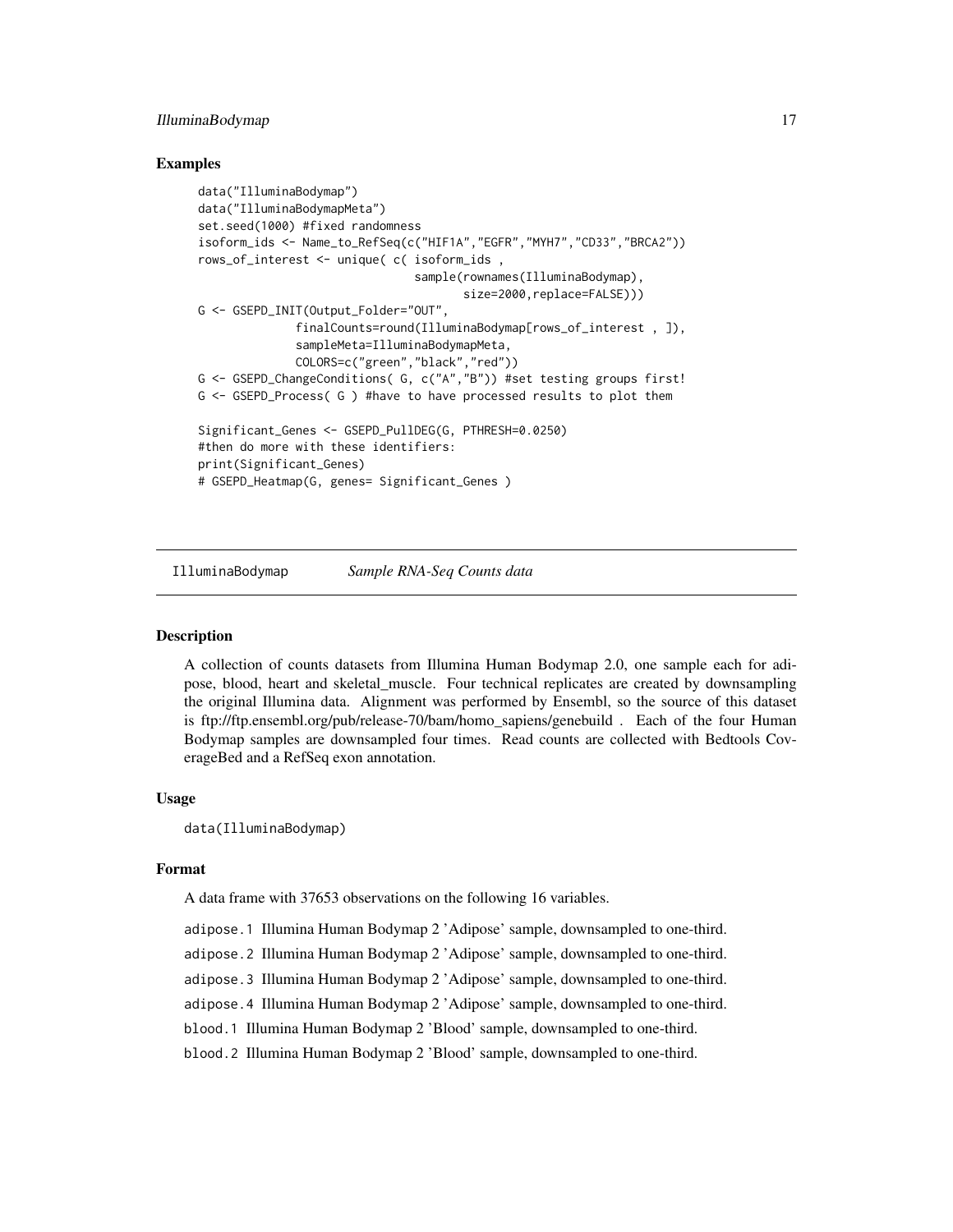<span id="page-17-0"></span>blood.3 Illumina Human Bodymap 2 'Blood' sample, downsampled to one-third.

blood.4 Illumina Human Bodymap 2 'Blood' sample, downsampled to one-third.

- heart.1 Illumina Human Bodymap 2 'Heart' sample, downsampled to one-third.
- heart.2 Illumina Human Bodymap 2 'Heart' sample, downsampled to one-third.
- heart.3 Illumina Human Bodymap 2 'Heart' sample, downsampled to one-third.
- heart.4 Illumina Human Bodymap 2 'Heart' sample, downsampled to one-third.
- skeletal\_muscle.1 Illumina Human Bodymap 2 'Skeletal Muscle' sample, downsampled to onethird.
- skeletal\_muscle.2 Illumina Human Bodymap 2 'Skeletal Muscle' sample, downsampled to onethird.
- skeletal\_muscle.3 Illumina Human Bodymap 2 'Skeletal Muscle' sample, downsampled to onethird.
- skeletal\_muscle.4 Illumina Human Bodymap 2 'Skeletal Muscle' sample, downsampled to onethird.

#### Value

A numeric matrix of read-counts from RNA-Seq, measured at transcripts by coverageBed.

#### Source

http://www.ebi.ac.uk/arrayexpress/experiments/E-MTAB-513/

#### References

Illumina Human Bodymap 2.0. Ensembl etc.

#### Examples

```
data(IlluminaBodymap)
head(IlluminaBodymap,30)
```
IlluminaBodymapMeta *Metadata table for the included sample data*

#### Description

The metadata table required to inform GSEPD of the sample/condition and abbreviated names for each column of the included 'counts' dataset. You should mirror this table's structure for your dataset.

# Usage

```
data(IlluminaBodymapMeta)
```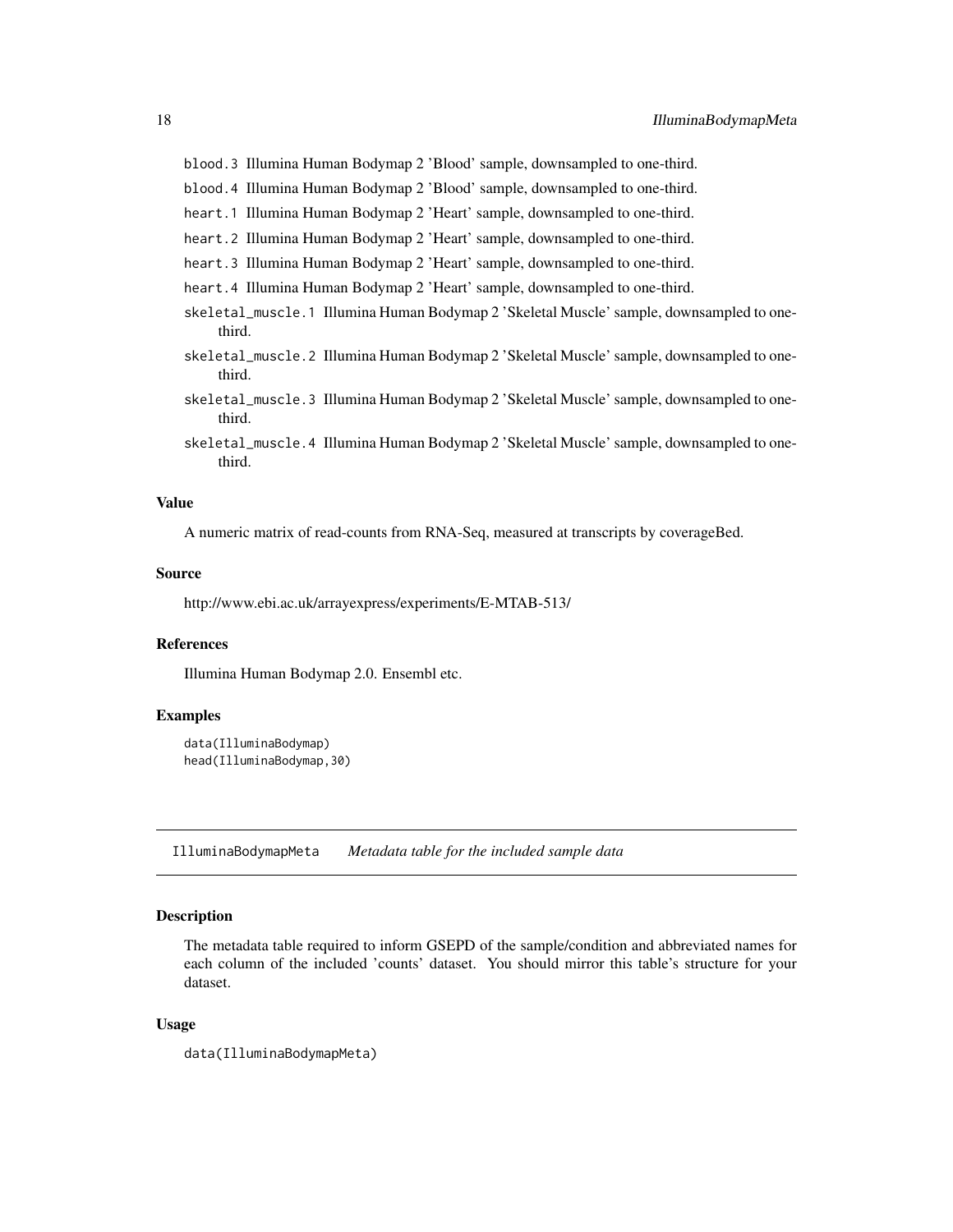### <span id="page-18-0"></span>Format

A data frame with 16 observations on the following 3 variables.

- Sample A vector of the column names in your counts table, for the included sample data, it's four tissue types repeated four times each. For your data this must correspond to the column labels in the counts table.
- Condition The sample categorizations for use in differential expression, this should also be a vector the same length as the number of columns in your counts table. Here we have 'A' for each Adipose, 'B' for each muscle type, and 'C' for the blood samples.

SHORTNAME Abbreviated names for each sample to appear in plots.

#### Value

A dataframe of sample identifiers for the rgsepd::IlluminaBodymap matrix.

#### Examples

```
data(IlluminaBodymapMeta)
str(IlluminaBodymapMeta)
```
Name\_to\_RefSeq *Name to RefSeq*

#### Description

Lookup a HGNC symbol and return an appropriate NM##.

#### Usage

```
Name_to_RefSeq(x)
```
#### Arguments

x The HGNC symbol(s) you wish to convert.

#### Details

Not found gene symbols will return NA or the empty string.

# Value

The NM\_### id numbers corresponding to the input gene names (HGNC symbols.)

#### Note

This routine relies on bioconductor annotation package org.Hs.eg.db to ensure the most up to date mappings.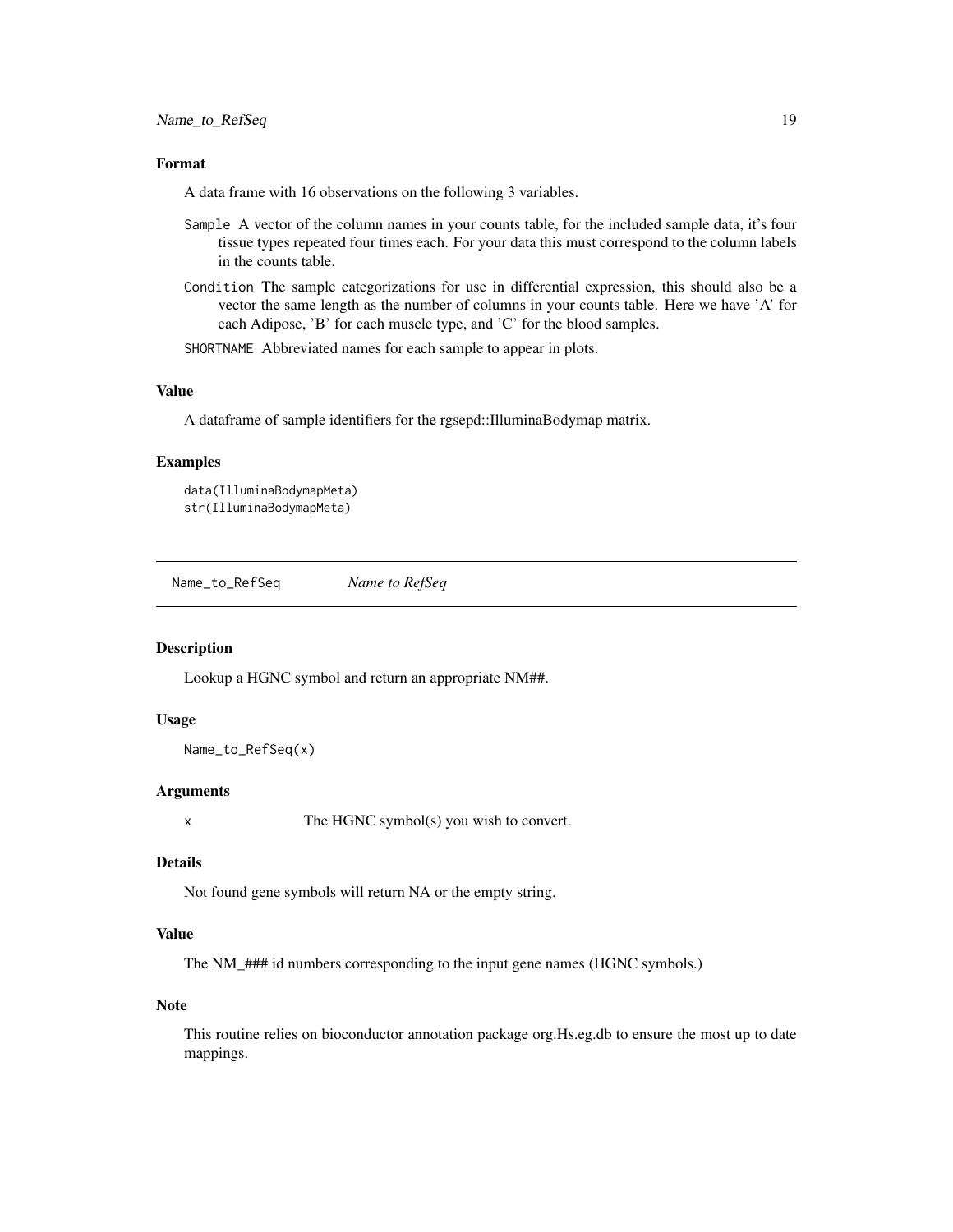20 Name\_to\_RefSeq

# Examples

Name\_to\_RefSeq("LSMEM2") #should return NM\_153215